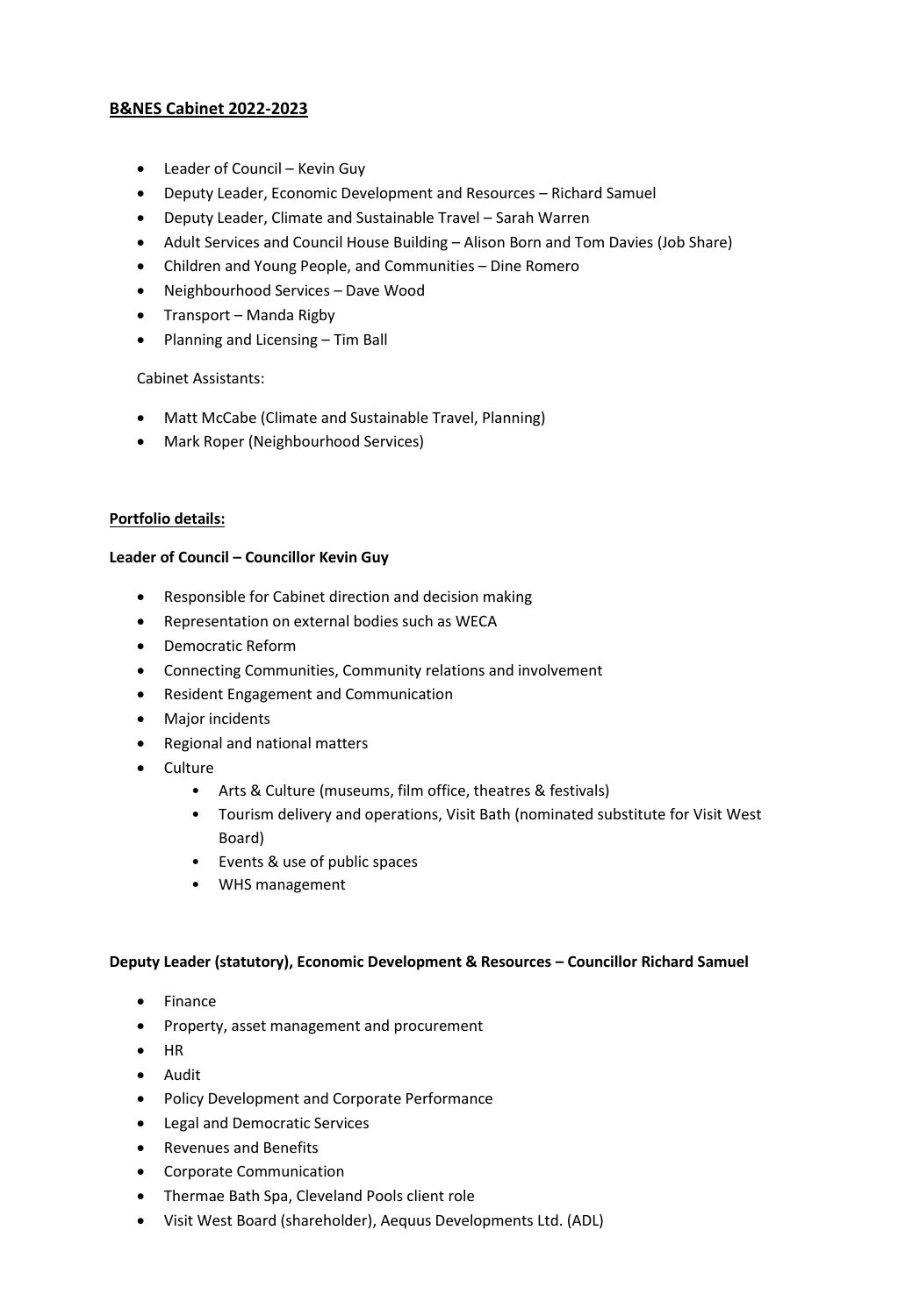- Heritage assets and strategy; Fashion Museum development
- Economic Development
- Regeneration; High Streets renewal and public realm investment
- Bath River Line
- Tourism Policy and Strategy (including WECA and membership of Visit West Board)
- Inward investment (including events policy)
- IT

# **Deputy Leader, Climate and Sustainable Travel – Councillor Sarah Warren**

- Climate and Ecological Emergencies
- CAZ, Air Quality
- Liveable Neighbourhoods (\*)
- Active Travel schemes (\*)
- Walking and cycling (\*)
- \*E-scooters
- Lead member Integrated Transport Authority
- Regional working (WECA)
- Sub-regional sustainable travel projects (WECA)
- Highways and Transportation Strategy and Policy Development
- Highway and Transportation Capital Programme
- Transport Planning and Policy
- SDS, Local Plan and Placemaking
- Transport modelling and studies
- Sustainable Travel:
	- Cycling and walking policy and strategy
	- Travel plans including schools
	- Behaviour change
- Development control (Highways)
	- Development Management (Planning Applications)
	- Rail (including Community Rail Partnerships)
	- Mass Transit
- Public and passenger transport:
	- Non-commercial bus services
	- Bus Back Better strategy
	- Bus information and bus stops
	- East of Bath Express
- Parking:
	- EV Charging (Strategy & New Development) (\*)
	- Car club provision (Strategy & New Development)

\*Cabinet Assistant areas of activity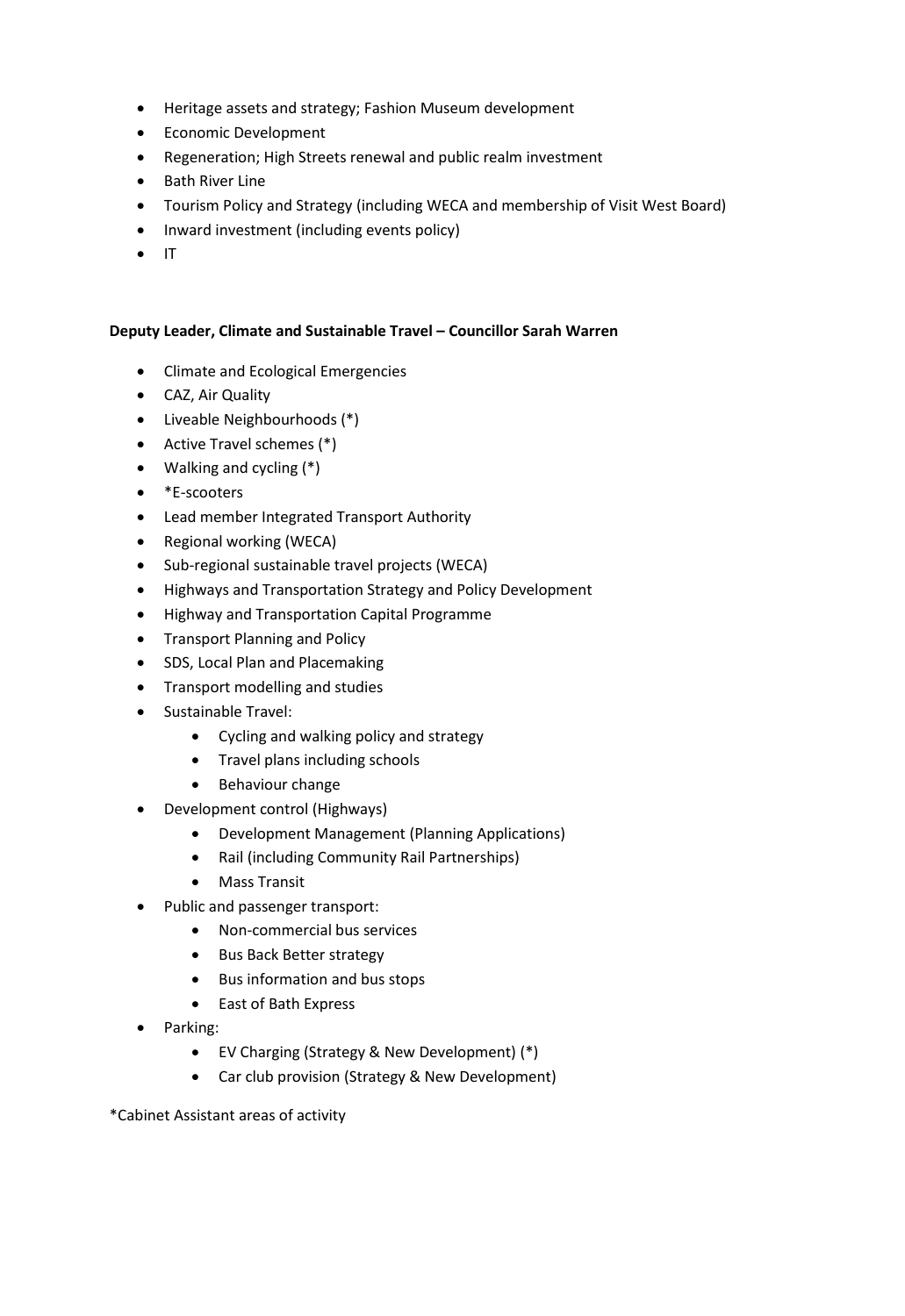# **Adult Services and Council House Building – Councillors Alison Born and Tom Davies (Job Share)**

- Adult social care and safeguarding (Alison Born)
- Housing Services (including homelessness) (Tom Davies)
- Council house building programme (Tom Davies)

### **Children and Young People, and Communities – Councillor Dine Romero**

Children's services:

- Early years services
- Schools
- Education
- SEND
- Looked after children
- Children's social care
- Children's preventative services
- Safeguarding
- Connecting Families

Young people services:

- Youth services
- Youth Offending Team
- Higher & Further Education Liaison
- Student community partnership
- Skills (WECA)

### Communities:

- Public health
- Mental health
- Health integration
- Reducing lifelong inequalities
- Equalities
- Refugees and Asylum Seekers
- Community wellbeing
- Community wellbeing hub
- Community safety
- Libraries
- GLL and Leisure (except leisure provision on open spaces)

### **Neighbourhood Services – Councillor David Wood**

- One Stop Shop and Customer Services
- Fix My Street
- Street cleaning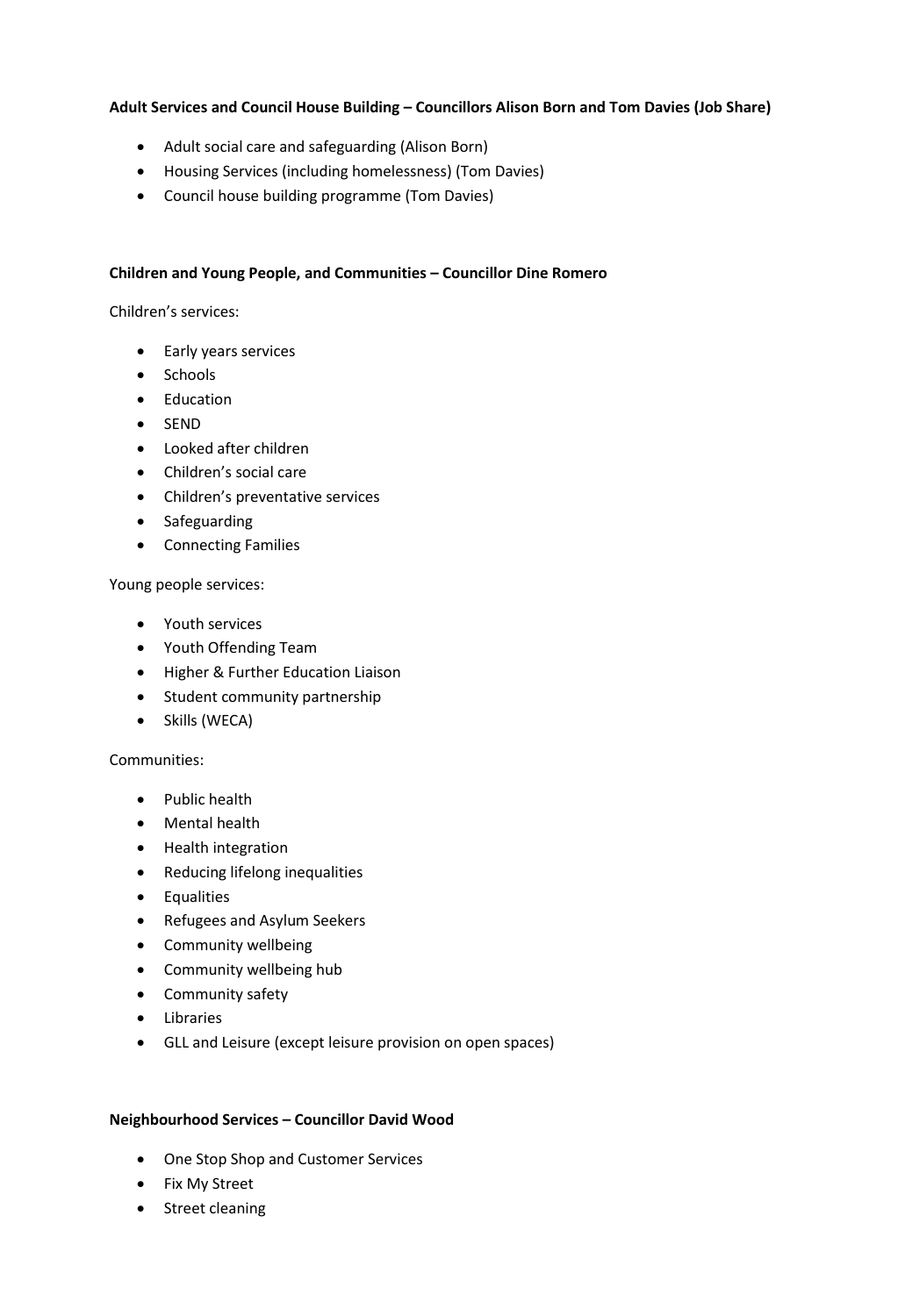- Waste services
- Recycling centres
- Environmental services
- \*Flooding and Drainage WRFCC, LLFA responsibilities
- Registrars, bereavement services
- \*Parks, allotments, open spaces and public realm (including public toilets and moorings)
- \*Leisure provision on open spaces including Entry Hill, Approach, Lansdown and Odd Down
- \*Tree and Woodland Plan, planting 100,000 trees
- Temple Cloud/Farrington Gurney/A37 AQMA
- Highway Maintenance:
	- Winter Gritting
	- Highway Emergencies
	- Maintenance & Resurfacing works
	- Roads, footways
	- Bridges & Structures
	- Gulleys
	- Street lighting
	- Public rights of way
	- Street Naming/Numbering (maintenance and new developments)

\*Cabinet Assistant areas of activity

### **Transport – Councillor Manda Rigby**

Emergency Management:

- Civil Contingencies Act Responder 1 statutory duties, includes:
	- Business Continuity Planning/Management
	- Emergency Planning, including training/testing arrangements
	- Risk Assessment
	- Inform, Warn, Advice Public
	- Cooperate
	- CCTV
	- Fire Authority

Development Control (Highways):

• Development, approval, supervision of works

Enforcement:

- Parking enforcement
- Bus lane enforcement

Traffic Management & Network Management:

- Road Safety, including school crossing patrols
- Traffic Management (including signals and signs)
- Street Works Coordination